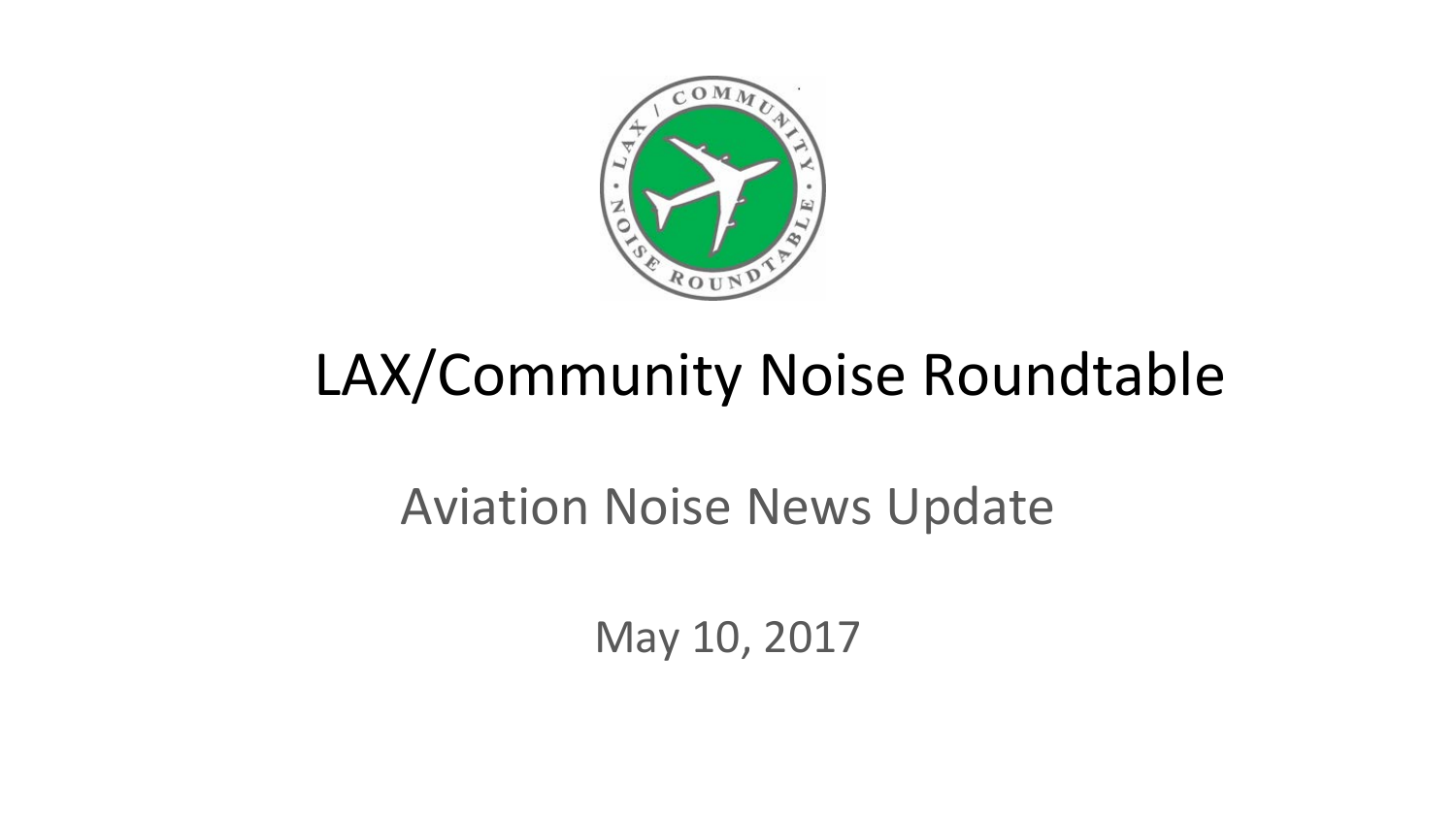### **Secretary Chao Leads ATC Fact-Finding Mission to Canada**



#### On March 30 and 31, 2017, U.S. Transportation Secretary Elaine Chao led an American delegation on a review of Canada's air traffic control system

- Joining Secretary Chao on the trip was House Transportation Committee Chairman Bill Shuster who has long advocated for privatizing the Federal Aviation Administration's (FAA) air traffic control division
- Nav Canada, the FAA's counterpart in Canada, is often cited as a model for a privatized air traffic organization
- "The delegation was interested in learning more about Nav Canada, its operations pursuant to powers granted by the Civil Air Navigation Services Commercialization Act, and the transition process toward becoming a private, non-share capital corporation, working at arm's length from the Government with the exclusive right in Canada to provide air navigation

services," Transport Canada said.

• Chairman Shuster intends to reintroduce legislation to privatize the FAA's air traffic control operation as part of the next FAA reauthorization bill that expires on September 30, 2017



Photo Credit: Transport Canada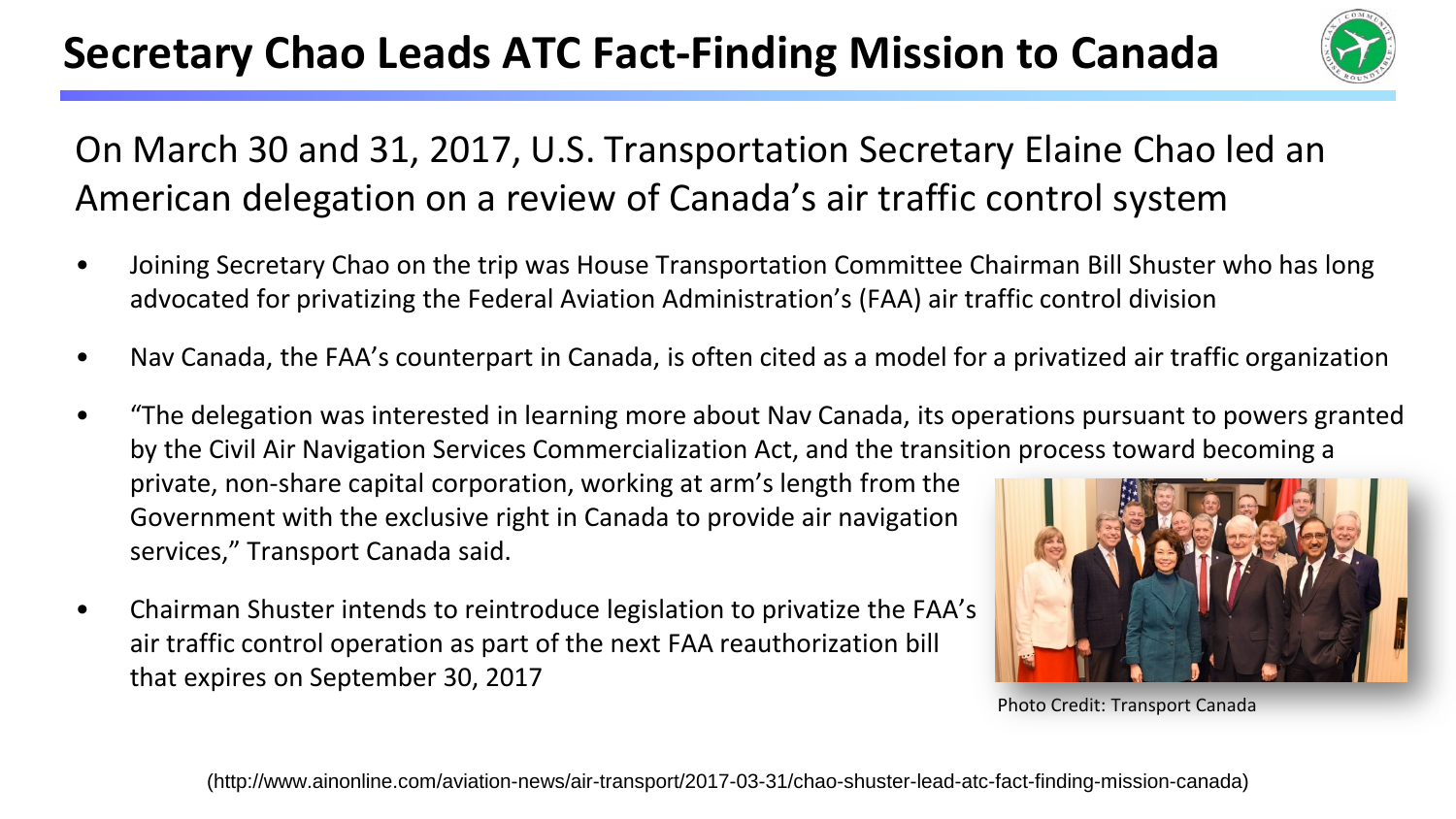

In an effort to boost flagging sales, Airbus announced at the 2017 Aircraft Interiors Expo in Hamburg, Germany, that it intends to add 80 more seats to the Airbus A-380 by reconfiguring the interior of the aircraft

- The typically A380 seats about 550 passengers on its two decks in a three-class layout, but several airlines chose configurations with fewer seats to offer enhanced passenger amenities such as bars and showers
- Emirates has offered 600 seats on some of its routes, but the aircraft is capable of carrying more than 800 passengers in an all-economy configuration
- "We are adapting the aircraft to meet evolving market needs," said Kiran Rao, Airbus' executive vice president of strategy for its commercial-plane unit
- Like other aircraft manufacturers, Airbus sees offering greater seat capacity as a way to keep up with increased air travel demand and airport congestion
- This process, known as "upgauging", allows airlines and airports to handle significant increases in passengers with minimal growth in aircraft operations and noise exposure



Image Credit: Airbus

(https://www.bloomberg.com/news/articles/2017-04-04/airbus-carves-out-space-on-a380-flagship-to-fit-80-more-seats)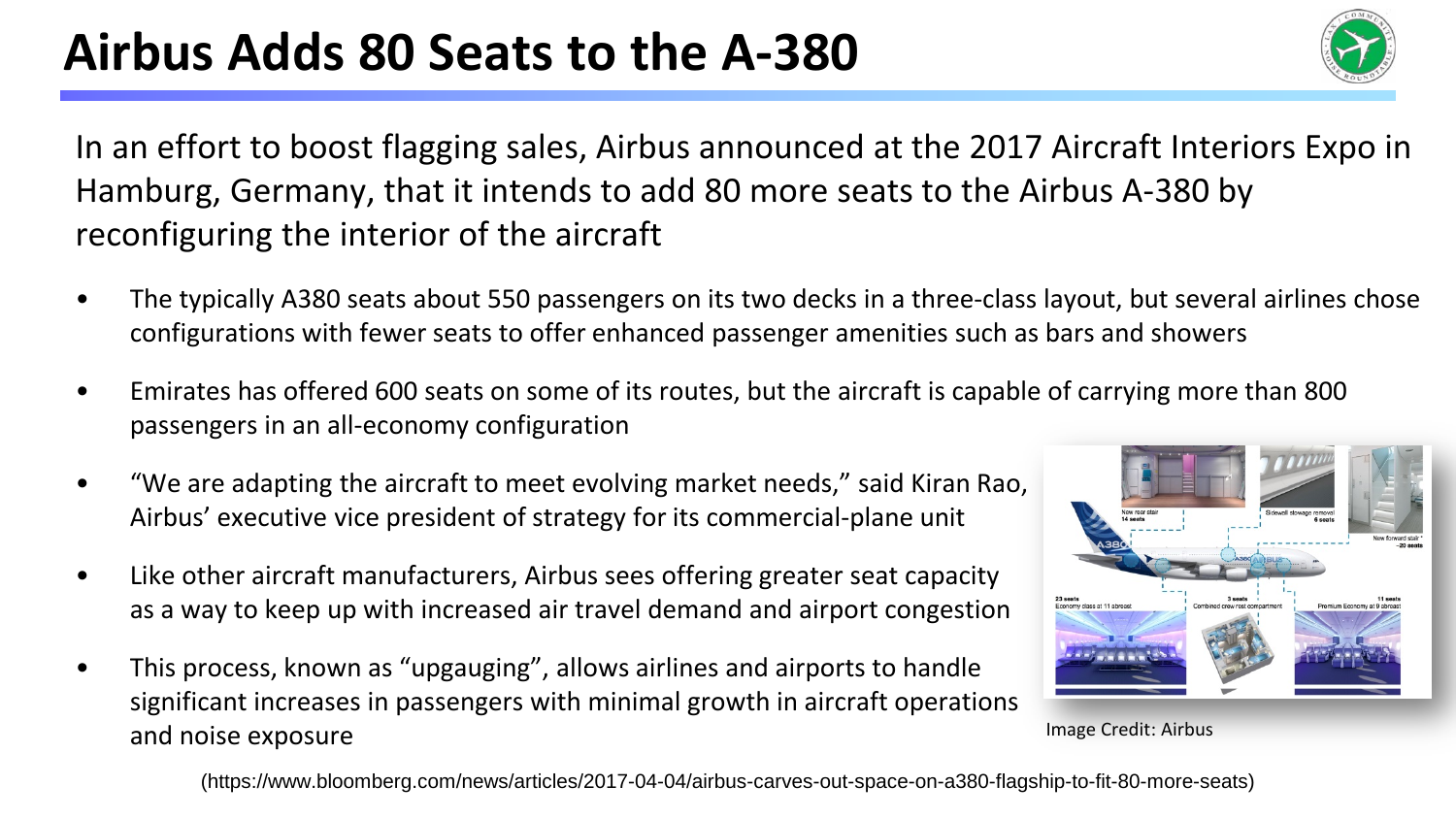## **Boeing, JetBlue Invest in an Electric Aircraft Venture**



As an indication of the possible viability of an electric commercial passenger aircraft, Boeing and JetBlue Airways have provided funding to Seattle-based Zunum Aero to study and develop a 10 to 50-passenger hybrid-electric regional aircraft

- "The shift of the industry to large aircraft and long ranges driven by gas turbines has concentrated almost all air traffic to just two percent of our airports, creating a massive transport gap over regional distances where there is no high-speed alternative," said Zunum Aero CEO and founder Ashish Kumar. "Hybrid propulsion is an industry-changing solution, enabling midsize aircraft on regional routes to have better cost efficiencies than airliners."
- Zunum predicts the hybrid-electric aircraft would initially cut community noise by 75 percent and emissions by 80 percent. As battery designs improve, Zunum believes it could produce aircraft that generate no greenhouse gas emissions.
- Zunum, which has been developing the hybrid-electric aircraft for over three years, plans to have the aircraft ready for commercial service some time early in the next decade



Image Credit: Zunum Aero

(http://www.ainonline.com/aviation-news/air-transport/2017-04-05/boeing-jetblue-invest-zunum-electric-aircraft-venture)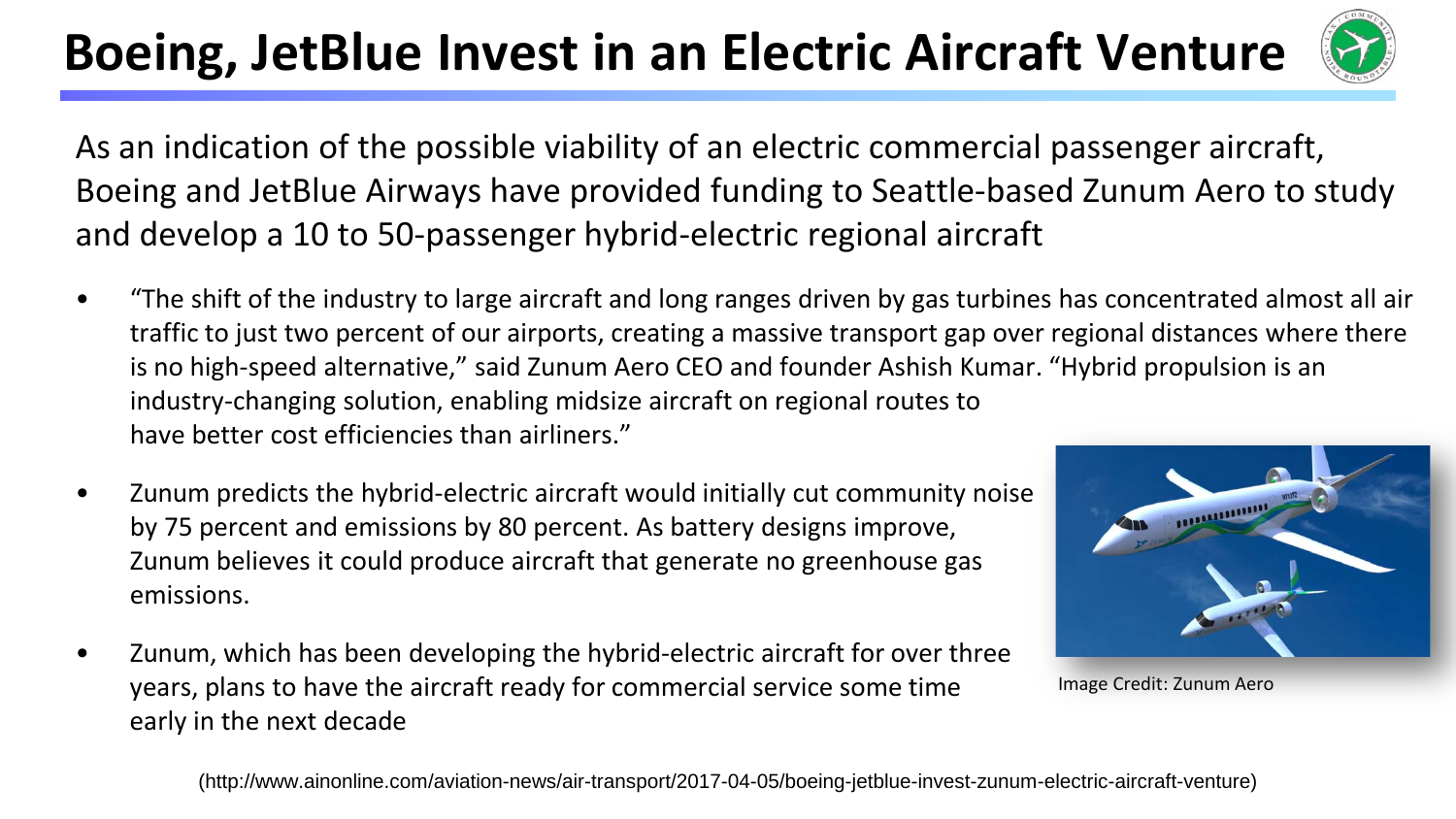## **Palm Beach County Questions FAA Jet Ban Ruling**



Palm Beach County officials said that while the FAA has ruled that jets can safely land and takeoff on Runway 9-27 at Palm Beach County Airport (LNA) in Lantana, Florida, they have not received any formal directive from the FAA to lift the ban on jet operations for noise control purposes

- An operator of a Cessna Citation jet that wished to operate at LNA had requested that the FAA review the County's jet ban and provide a ruling on the ban's legality
- In a March 17, 2017 letter, the FAA told the County "that permitting jet aircraft operations on Runway 9-27 will not affect safety or efficiency at LNA or surrounding airports." The FAA letter continued that its, "conclusions do not obligate the county to alter its existing plans for LNA. . .and federal regulations for aircraft operations may continue to reasonably restrict the type, kind and class of jet aircraft that may take off and land."
- The County's legal counsel, Peter Kirsch, found that the FAA's ruling was not a formal order and does not represent a formal directive to the County to lift its ban on jets. He noted, "We will assume that your letters are an informal recommendation."
- The operator of the Cessna Citation expects legal action may be required on his part to operate at LNA (http://www.ainonline.com/aviation-news/business-aviation/2017-04-18/palm-beach-questions-faa-directive-lna-jet-ban?eid=325907546&bid=1728440)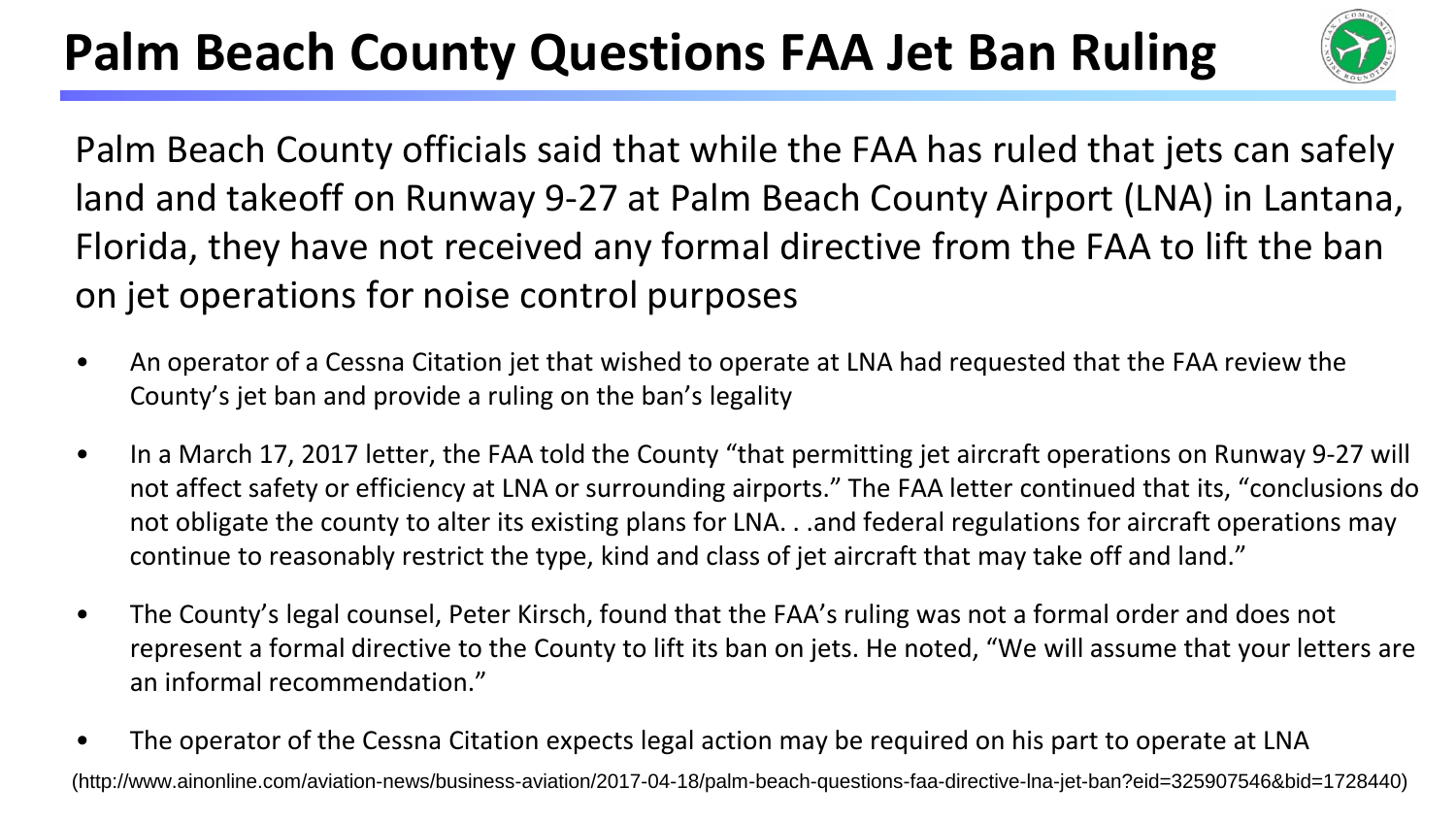

On April 30, 2017, the FAA air traffic controllers at Chicago-O'Hare International Airport (ORD) began the second test of the nighttime rotational runway use program

- The program is intended to reduce nighttime noise for the most heavily noise impacted neighborhoods around ORD by spreading nighttime flights around through a weekly runway rotation
- "This second test improves upon the runway rotation plan conducted last year by incorporating feedback from the FAA, airline pilots and the O'Hare Noise Compatibility Commission," said Chicago Department of Aviation Commissioner Ginger S. Evans
- While some communities felt they benefitted from the first test, some communities northwest and northeast of ORD felt as though their aircraft noise levels increased
- For this next 12-week test, City Officials said five of the ten runway configurations from the first test have been replaced with new configurations
- A description of the test and rotation schedules can be found at http://www.airportprojects.net/flyquiettest/